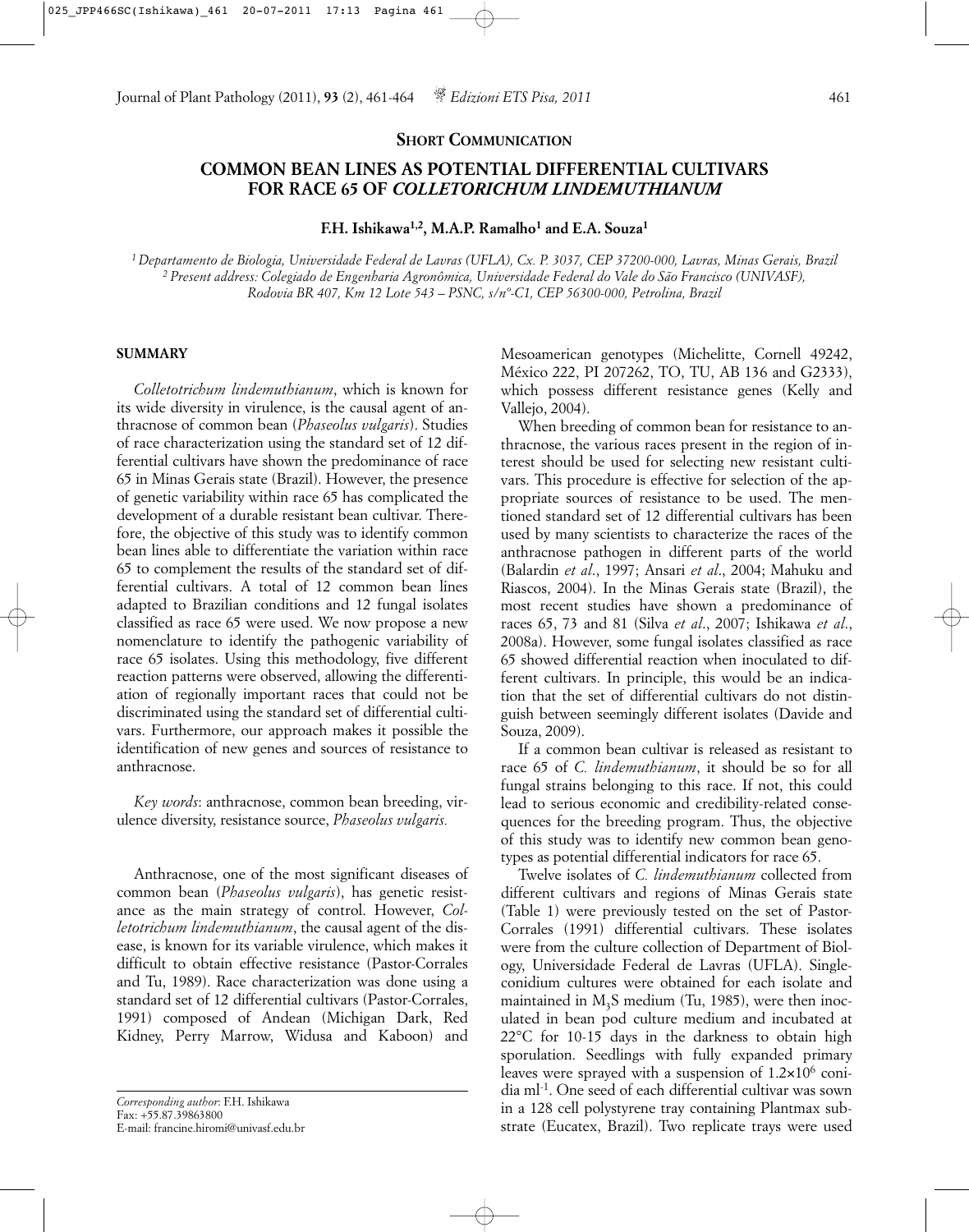**Table 1.** Coordinates of the 12 *Colletotrichum lindemuthianum* isolates used in this study.

| Isolate           | Origin®        | Cultivar/line    | Year |
|-------------------|----------------|------------------|------|
| LV 111            | Ijaci          | Ouro Negro       | 2007 |
| LV 114            | Patos de Minas | CVIII-6          | 2007 |
| LV 115            | Patos de Minas | Carioca          | 2007 |
| LV 117            | Lavras         |                  | 2007 |
| LV <sub>120</sub> | Lambari        | Magno 237        | 2008 |
| LV 131            | Lambari        | Magnífico        | 2009 |
| LV 134            | Lambari        | Magnífico        | 2009 |
| LV 136            | Lambari        | Magnífico        | 2009 |
| LV 140            | Lambari        | <b>CNFC 9506</b> | 2009 |
| LV 148            | Lambari        | Pérola           | 2009 |
| LV 164            | Ijaci          | Majestoso        | 2009 |
| LV169             | Ijaci          | Pérola           | 2009 |

\* Minas Gerais counties where isolates were collected

per isolate. The inoculated plants remained in a mist chamber at 22°C and photoperiod of 12 h for 3 days.

After 7-10 days from inoculation, plants were evaluated using a scale from 1 to 9 (Schoonhoven and Pastor-Corrales, 1987). Average scores below 3 were considered as resistant, whereas plants scoring more than 3 were susceptible. Identified races were assigned a value based on the binary nomenclature system proposed by Habgood (1970). Fungal isolates were then evaluated on 12 cultivars from the germplasm collection of UFLA (Table 2). The differential cvs Michelitte  $(2^0)$  and Mexico 222  $(2<sup>6</sup>)$  were used to identify race 65.

The inoculation of the standard set of differentials confirmed that all 12 isolates tested belong to race 65 because of their compatible reaction with cvs Michelitte  $(2<sup>0</sup>)$  and México 222  $(2<sup>6</sup>)$ . However, the reaction of the newly tested cultivars to the 12 isolates provided evidence that these isolates differ in their virulence spectra

**Table 2.** Common bean cultivars and their corresponding market class from the germplasm collection of the Universidade Federal de Lavras used to differentiate isolates of race 65 of the anthracnose pathogen.

|   | Cultivar               | Grain Type |
|---|------------------------|------------|
| A | Ouro Negro             | Black      |
| B | <b>BRSMG</b> Majestoso | Carioca    |
| C | Pérola                 | Carioca    |
| D | <b>BRSMG</b> Talismã   | Carioca    |
| E | <b>BRS</b> Valente     | Black      |
| F | Madrepérola            | Carioca    |
| G | <b>BRS</b> Supremo     | Black      |
| H | <b>BRS</b> Estilo      | Carioca    |
| T | <b>BRS</b> Cometa      | Carioca    |
| J | <b>BRS</b> Esplendor   | Black      |
| K | Ouro Vermelho          | Red        |
|   | <b>BRSMG</b> União     | Jalo       |



**Fig. 1.** Number of *Colletotrichum lindemuthianum* isolates compatible with each UFLA common bean cultivar.

(Table 3) for five different patterns of reaction were observed (Table 3, Fig. 1).

LV 120 was the isolate that infected the highest number of the cultivars (seven), whereas isolates LV 131, LV 134, LV 136, LV 140, LV 164 and LV 169 were compatible with six cultivars (Ouro Negro, Majestoso, Pérola, Supremo, Estilo and Cometa). Isolates LV 131, LV 134, LV 136 and LV 140 were collected from different points of the experimental field in Lambari-MG and probably belong to the same race, which prevailed in that field. Isolates LV 164 and LV 169 were collected more recently in another county (Ijaci, MG) and showed the same reaction. Isolate LV 111 was compatible with five cultivars and LV 117 with only three. Isolates LV 114, LV 115 and LV 148 were compatible with only two cultivars (Pérola and União).

The 12 cultivars (Fig. 1) also differed in their reaction to the 12 fungal isolates used in this study. Estilo was susceptible to 9 of 12 isolates, Ouro Negro, Majestoso and Cometa were susceptible to eight, Supremo was susceptible to seven and União to five isolates. Talismã, Valente, Madrepérola, Esplendor and Ouro Vermelho were resistant to all isolates. Pérola which is susceptible to all isolates, is commonly used as a susceptible control.

*C. lindemuthianum* shows great virulence diversity, mainly in the regions where Mesoamerican beans are grown, such as Brazil, where the predominant grain types are carioca and black beans (Costa *et al.*, 2010) The existence of variation within races of this fungus has also been ascertained using molecular markers (Mahuku and Riascos, 2004; Silva *et al*., 2007; Ishikawa *et al*., 2008b). Unfortunately, this molecular divergence cannot be associated with differences in pathogenicity, as the markers are not linked with virulence genes.

The use of new differential cultivars to mitigate the problem of isolate discrimination was suggested by Davide and Souza (2009). This is, however, difficult to implement because it implies a worldwide expert discus-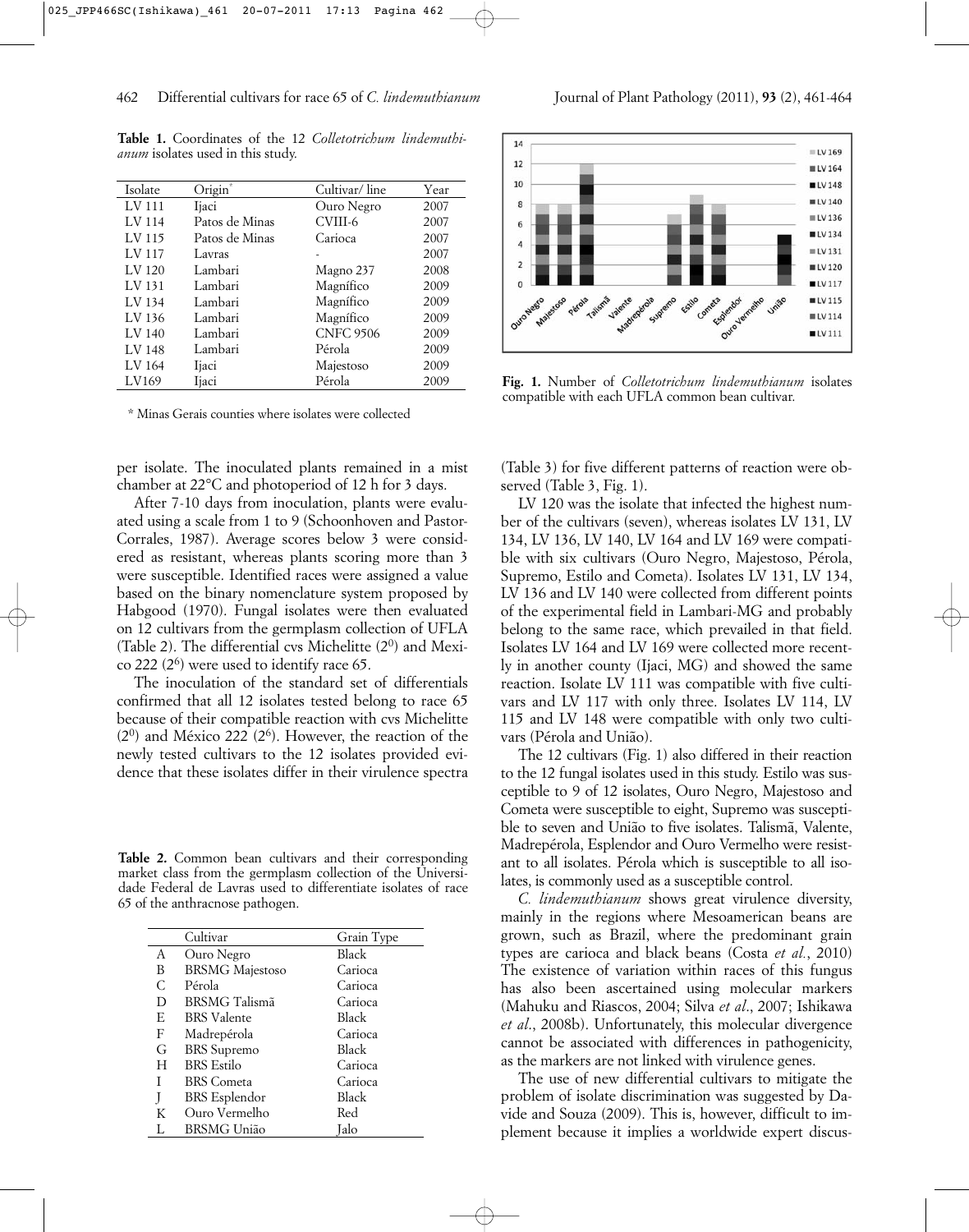| Cultivar Isolate  | $2^{\circ}$  | $\tilde{\mathcal{L}}$ | ⋖             | $\mathbf{u}$                | $\cup$                                                                                                                                                                                                                                                                                                        | ≏ | щ              | щ   | Ò                                                                                                                                                                                                                                                                                                                      | Η                   |                                |   | ⊻ | 凵              | Race <sup>1</sup>       |
|-------------------|--------------|-----------------------|---------------|-----------------------------|---------------------------------------------------------------------------------------------------------------------------------------------------------------------------------------------------------------------------------------------------------------------------------------------------------------|---|----------------|-----|------------------------------------------------------------------------------------------------------------------------------------------------------------------------------------------------------------------------------------------------------------------------------------------------------------------------|---------------------|--------------------------------|---|---|----------------|-------------------------|
| $\sum_{i=1}^{n}$  |              |                       | $\ddot{2}^*$  |                             | $3.9+$                                                                                                                                                                                                                                                                                                        |   |                |     |                                                                                                                                                                                                                                                                                                                        | $\ddot{9}^{+}$      | $6.9^+$                        |   |   |                | 65.3                    |
| LV <sub>114</sub> |              |                       |               |                             | $4.8+$                                                                                                                                                                                                                                                                                                        |   |                |     |                                                                                                                                                                                                                                                                                                                        |                     |                                |   |   |                | 65.8                    |
| LVI15             |              |                       |               |                             | $\begin{array}{c} 0.95 \\ 0.95 \\ 0.95 \\ 0.95 \\ 0.95 \\ 0.95 \\ 0.95 \\ 0.95 \\ 0.95 \\ 0.95 \\ 0.95 \\ 0.95 \\ 0.95 \\ 0.95 \\ 0.95 \\ 0.95 \\ 0.95 \\ 0.95 \\ 0.95 \\ 0.95 \\ 0.95 \\ 0.95 \\ 0.95 \\ 0.95 \\ 0.95 \\ 0.95 \\ 0.95 \\ 0.95 \\ 0.95 \\ 0.95 \\ 0.95 \\ 0.95 \\ 0.95 \\ 0.95 \\ 0.95 \\ 0.$ |   |                |     |                                                                                                                                                                                                                                                                                                                        |                     |                                |   |   | $8.5^{+}$      | 65.8                    |
| LV117             |              |                       |               |                             |                                                                                                                                                                                                                                                                                                               |   |                |     |                                                                                                                                                                                                                                                                                                                        | $\overset{+}{\tau}$ |                                |   |   | $7.5^{+}$      | 65.9                    |
| LV120             |              |                       |               |                             |                                                                                                                                                                                                                                                                                                               |   |                |     |                                                                                                                                                                                                                                                                                                                        |                     | $7.5^{+}$                      |   |   |                | 65.15                   |
| LV13              |              | 6.7+                  |               | $7.37 + 2.5$<br>$7.5 + 2.5$ |                                                                                                                                                                                                                                                                                                               |   |                |     | $\begin{array}{cccccc} 2.8 & 5 & 5 & 5 & 5 \\ 2.5 & 5 & 5 & 5 & 5 \\ 3.5 & 5 & 5 & 5 & 5 \\ 4.5 & 5 & 5 & 5 & 5 \\ 5.5 & 5 & 5 & 5 & 5 \\ 6.5 & 5 & 5 & 5 & 5 \\ 7.5 & 5 & 5 & 5 & 5 \\ 8.5 & 5 & 5 & 5 & 5 \\ 9.5 & 5 & 5 & 5 & 5 \\ 10 & 5 & 5 & 5 & 5 & 5 \\ 11 & 5 & 5 & 5 & 5 & 5 \\ 12 & 5 & 5 & 5 & 5 & 5 \\ 1$ | $8.1+$              | $6.3^{+}$                      |   |   | $\overline{a}$ |                         |
| LV <sub>134</sub> |              |                       | $\sigma^+$    |                             |                                                                                                                                                                                                                                                                                                               |   |                |     |                                                                                                                                                                                                                                                                                                                        |                     |                                | ې |   | $=$ $=$        |                         |
| LVI36             | $6.7*$       | $\infty$              | $\frac{1}{8}$ |                             |                                                                                                                                                                                                                                                                                                               |   |                |     |                                                                                                                                                                                                                                                                                                                        | $37770$<br>$7770$   | $45 + 7$<br>$6 + 4$<br>$7 + 4$ |   |   |                |                         |
| LVI40             |              | $8.5^+$               | 4.4           | $\zeta^+$                   |                                                                                                                                                                                                                                                                                                               |   |                |     |                                                                                                                                                                                                                                                                                                                        |                     |                                |   |   |                |                         |
| LV 148            |              |                       |               | $\leftarrow$                | $3.3^{+}$                                                                                                                                                                                                                                                                                                     |   | $\frac{1}{2}$  |     | $\frac{1}{1}$                                                                                                                                                                                                                                                                                                          | $\frac{1}{1}$       | $\ddot{ }$                     |   |   | 7.4            | 57<br>577<br>599<br>599 |
| LV164             | $\ddot{9.1}$ |                       | $\sigma^+$    | $8.5^{+}$                   | $6.25+$                                                                                                                                                                                                                                                                                                       |   | $\overline{a}$ |     | $8.3^{+}$                                                                                                                                                                                                                                                                                                              | $7.5^+$             | $8.3^{+}$                      |   |   |                | 65.7                    |
| LV 169            | $6.9^+$      |                       | $8.8^+$       | $\stackrel{+}{\infty}$<br>∞ | $\sigma^*$                                                                                                                                                                                                                                                                                                    |   | $\frac{1}{2}$  | 2.2 | $\infty$                                                                                                                                                                                                                                                                                                               | $8.2^{+}$           | Ġ                              | Ņ |   |                | 65.7                    |

**Table 3.** Average score of the compatible reaction of bean lines inoculated with different isolates of *Colletotrichum lindemuthianum* belongs to race 65. Values below and above 3

An alternative and more pragmatic approach could be the inclusion of additional common bean lines to differentiate isolates classified as belonging to race 65, as it allows solving a regional problem. The features of these cultivars may render them good testers in experiments, allowing the rapid assessment and discovery of new races of anthracnose in the field. Figure 1 shows that four cultivars were necessary to differentiate the 12 isolates under investigation: (i) Estilo; (ii) Ouro Negro, Majestoso or Cometa that had the same reaction; (iii) Supremo and (iv) União.

The presence of a gene for resistance to anthracnose (Co-10) had already been identified in cv. Ouro Negro, as it was the susceptibility to some isolates of race 65 (Alzate-Marin *et al*., 2003). Valente, Talismã and Madrepérola, although being resistant to all 12 isolates in this study, were susceptible to some strains used by Davide and Souza (2009), coming from different geographical regions, as stated by the authors. Therefore, these lines could be used to discriminate different isolates from other regions.

Thus, for the identification of the pathogenic variability of isolates within race 65, we suggest the following common bean lines and respective binary numbers: Estilo (2<sup>0</sup>), Majestoso (2<sup>1</sup>), Supremo (2<sup>2</sup>), União (2<sup>3</sup>), Valente (2<sup>4</sup>), Ouro Vermelho (2<sup>5</sup>), Madrepérola (2<sup>6</sup>) and Talismã (27). Using this new approach, the isolates of race 65 would be classified according to Table 3. For example, isolate LV 120 would be classified as 65.15 because it was compatible with cvs Estilo, Majestoso, Supremo and União. The adoption of this nomenclature would help the breeder to choose the most virulent isolates classified as race 65 in the search of a more durable resistance. All of these cultivars are well-adapted to the Brazilian conditions and are commercially available, which facilitates their utilization. Future work should anyhow be conducted for the identification of new resistance genes present in these cultivars, as it was done for other common bean lines (Alzate-Marin *et al*., 2003; Gonçalves-Vidigal *et al*., 2009).

### **ACKNOWLEDGEMENTS**

This work was supported by grants from CAPES and CNPq (Brazil). We would like to thank Prof. João Bosco dos Santos and Dr. Ângela F.B. Abreu for their critical reading and suggestions.

## **REFERENCES**

Alzate-Marin A.L., Costa M.R., Arruda K.M., Barros E.G., Moreira M.A., 2003. Characterization of the anthracnose